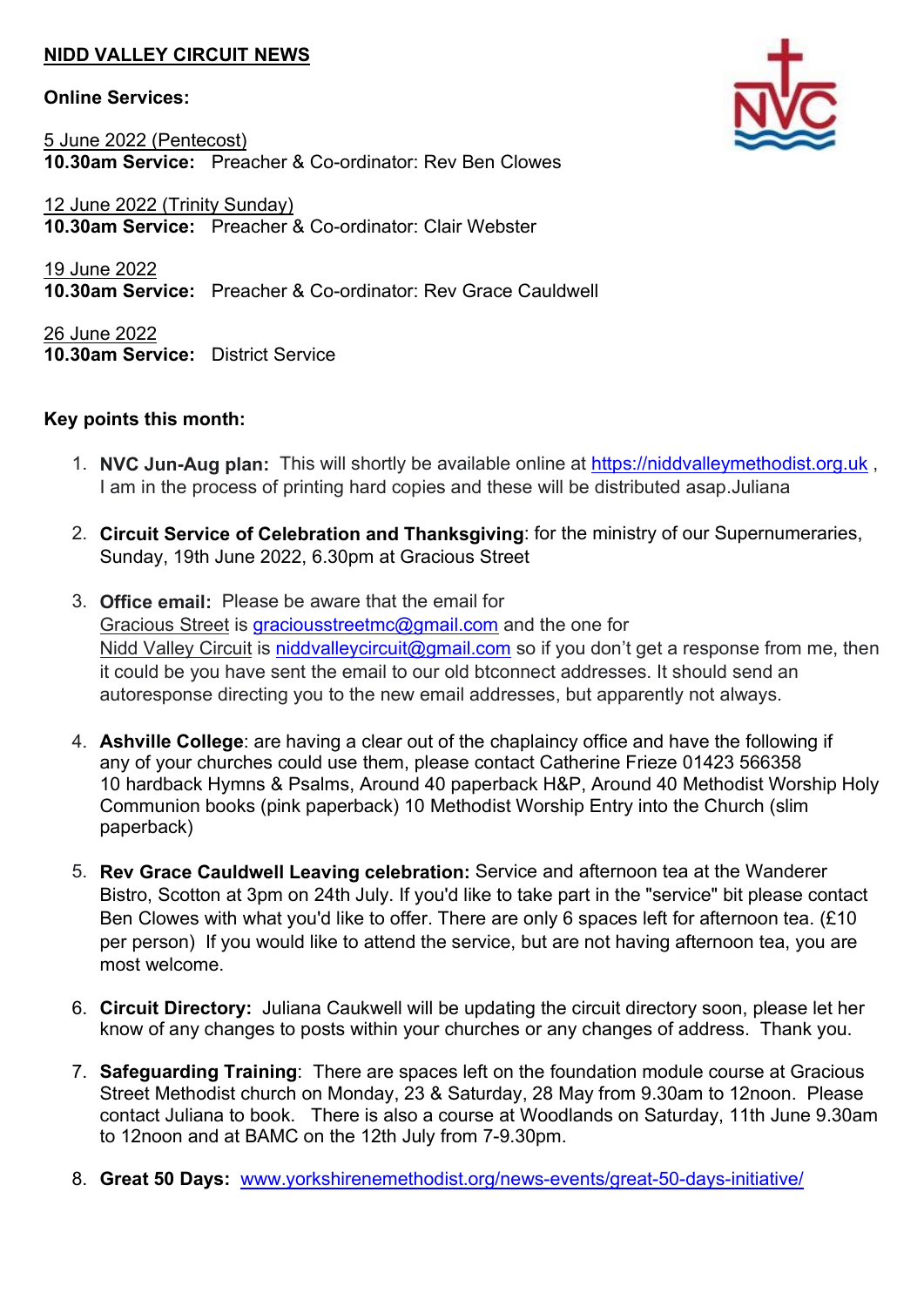## Events around the Circuit:

- 3 June (Friday) BAMC Cream Tea celebration 3-5pm, please order by 25<sup>th</sup> May. Either attend at church or collect and eat at home or out and about.
- 4 June (Saturday) Killinghall Jubilee coffee morning 10.30am
- 4 June (Saturday) Trinity Jubilee party & picnic 3-5.30pm
- 4 June (Saturday) Flag Workshop at Gracious Street 10-11.15am, fun for all the family
- 6 June (Monday) Lunchtime concert at Wesley Centre, 1pm (musician to be confirmed)
- 19 June (Sunday) Circuit Service of Celebration & Thanksgiving for the ministry of our Supernumeraries at Gracious Street at 6.30pm
- 24 July (Sunday) Rev Grace Cauldwell departure celebration at the Wanderer Bistro, Scotton from 3pm. Anyone staying for afternoon tea must book with Juliana Caukwell (£10 per head)